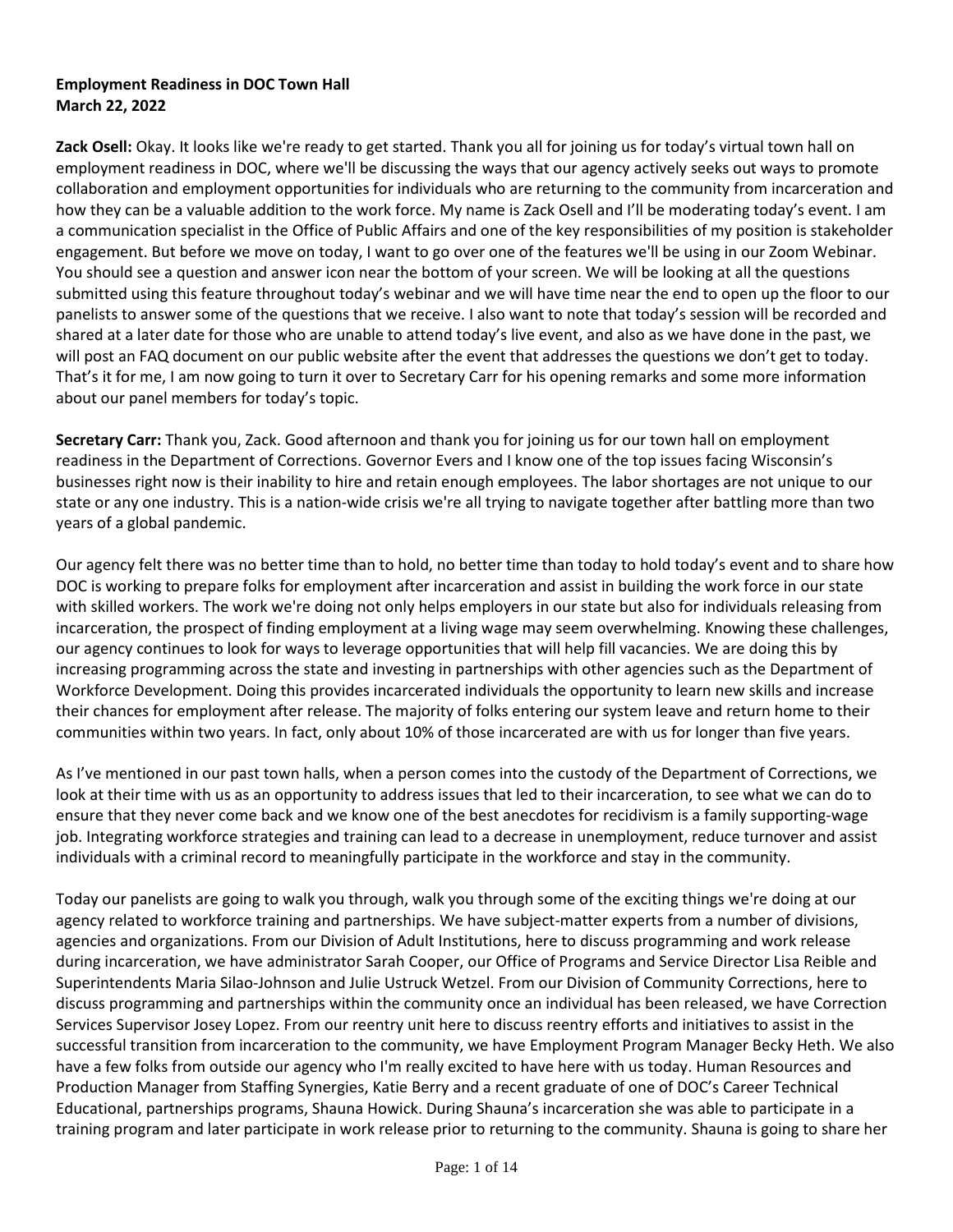experiences with us today as well as discuss her life after incarceration and current employment opportunities. I would like to thank both Katie and Shauna for being here today and sharing their experiences.

Now before I hand things off to our panelists, I want to share a couple of brief video messages. The first is from Governor Evers and the second from Secretary-Designee Amy Pechacek of the Department of Workforce Development. Governor Evers has been working alongside both of our agencies to do the right thing for our state, employers and those returning from incarceration every chance he gets. Knowing the impact of COVID-19 has had on Wisconsin employers, Governor Evers continues to find ways to invest in our workforces and help employers come back stronger than ever. An example of that commitment includes the recent 130-million-dollar investment into solutions to address the state's workforce needs and to support innovative pandemic recovery efforts. The groundbreaking investment builds on Wisconsin's leadership and workforce development and advances the state's economic competitiveness. I couldn't be more grateful for the support and partnership of both the Governor and Secretary-Designee Pechacek. I hope you enjoy the presentation and I look forward to hearing your questions and feedback. Thank you.

**Governor Tony Evers:** Hey there folks, Governor Tony Evers here. It is my pleasure to help welcome everyone to this town hall. I want to thank Secretary Carr for inviting me and thank all of you for joining us to talk about such an important topic. The struggle of Wisconsin employers to find and keep qualified workers is among the largest concern facing our state. It's a challenge they've faced for years and we're responding by investing heavily in our state's workforce and our infrastructure. Through our Workforce Innovation Grant Program, which was part of 130 million investment in our workforce, I was proud to support 12 regional projects with nearly 60 million dollars in grants to develop long-term solutions to Wisconsin's workforce needs. This investment will support training and attract healthcare workers throughout rural Wisconsin and developing the states advanced manufacturing workforce. In fact, as part of this program, up to 5.7 million dollars in funding was awarded to support the University of Wisconsin System's Prison Education Initiative and their work to deliver workforce ready curriculum to teach employable skills to students while incarcerated and continue supporting them post-release through program completion and career placement.

This is important work but we can continue to do more. Each year thousands of people leave DOCs Correctional Facilities and return to their families and communities, and ensuring folks can safely re-enter our communities is critically important for families and for our state's workforce. We've worked hard to make sure folks have the support in resources they need to get treatment, get trained and prepare to enter our workforce and to find family supporting jobs upon their release. And folks, this is an evidence-based common-sense solution. We know that programs like this lower recidivism and help keep our communities safer and ultimately save our state in long run.

The Department of Corrections and the Department of Workforce Development have collaborated on great projects from expanding the number of job centers in our institutions, to strengthening our relationships with the Wisconsin Technical Colleges to offer more hands-on skill training to those in our care. Today you're going to learn much more about these collaborations and what DOC has done, especially throughout the pandemic to increase opportunities for justice involved individuals. You will also learn how our administration is seeking out new opportunities because much more work remains. So again, thank you to Secretary Carr and the DOC for facilitating this discussion, and thank you to everyone here for being part of this conversation. Thank you.

**Amy Pechacek:** Thank you Secretary Carr for the opportunity to join in this important town hall meeting. I am Amy Pechacek, Secretary of the Wisconsin Department of Workforce Development, and hello to all my friends at DOC. This is a wonderful opportunity to celebrate our ongoing collaboration and recognize your efforts to advance workforce readiness among those in your care. I feel fortunate to follow Governor Evers' remarks and I'm even more honored to be in his cabinet. Governor Evers has appointed women to 10 positions of his 16 total positions in his cabinet which is just amazing. This Governor's Cabinet is one of the most diverse in state history and is truly a cause for celebration during this women's history month. Under Governor Evers' leadership, the Badger State is bouncing back. As we leave the space of the COVID-19 pandemic, a robust recovery is already underway. The state's unemployment rate is at historic lows and the state's general fund is exceeding earlier projections. To maintain this momentum and address workforce challenges that have been decades in the making, Governor Evers is investing 130 million dollars in funding through the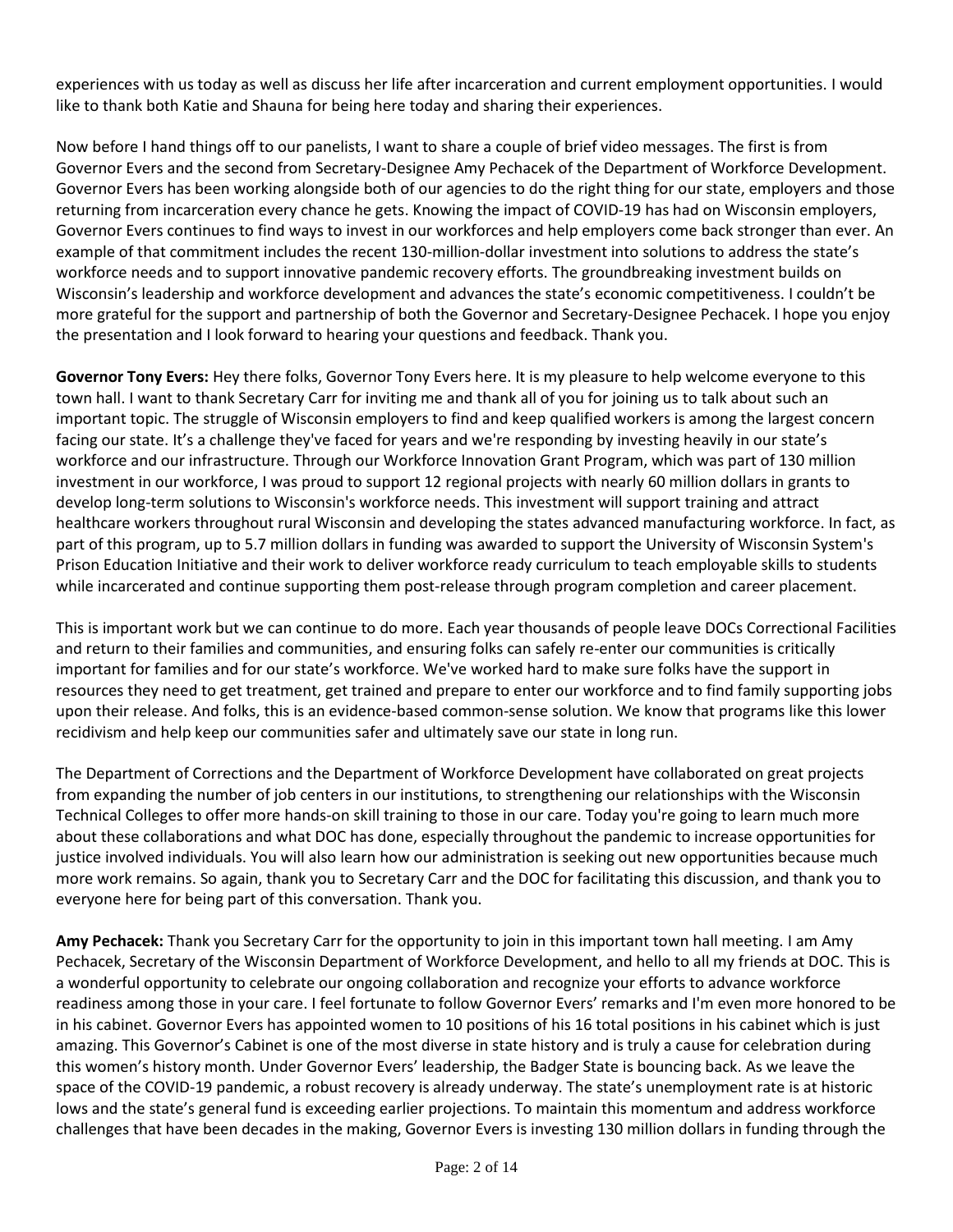workforce solutions initiative. This investment provides innovative solutions to overcome workforce barriers such as access to childcare, transportation and affordable housing. From this investment, there is much good news and many positive developments that we will continue to share in the months ahead.

But in the brief time I have with you all today, I want to address just two main things. First, Wisconsin employment data and secondly the collaborative efforts between the Department of Workforce Development and all of you folks at DOC. So starting with the employment data, as I alluded to earlier, we've now returned to historically low unemployment levels with a labor force participation rate, which that term refers to a measure of the state's total population that's participating in the workforce, and our labor force participation rate is among the top 10 nationwide. So as a result, employers are facing some worker shortages, especially with so many baby boomers calling it quits during the pandemic. So here's what the latest available data on this looks like for Wisconsin. We have a total of about 5.8 million residents in our state and about one and a half million of those folks do not participate in the labor market, so of that one and a half million approximately one million are aged 55 and over and have retired. So many like the baby boomers that I just spoke about they're off, they're not going come back. So, it's that remaining group which is around 500,000 people of working age that represent a significant opportunity to help combat Wisconsin's workforce challenge. And our evidence-based data driven research tells us that there are four under-utilized talent pools within their group that represent the largest immediate opportunity to help with our workforce shortage issues.

So those first individuals in that first bucket are folks with disabilities, and these are people who with the help of adaptive technology or an accommodation, would be some of the best employees an employer will ever have. The second bucket of folks is our veterans. So vets have a higher unemployment rate than the general population, but as we all know, veterans are motivated, loyal and highly skilled group. Unemployed folks represent the third category of individuals and these are folks that just are unemployed currently and needs some upscaling or training to be competitive and fill the vacancies in our current economy. And then the last group of individuals are our justice involved persons and as you likely know, there are around 9,000 people that are released from the Department of Corrections every year. And I think we can probably all agree, there are number of sound reasons, good public policy reasons to increase the focus on justice involved people. And at DWD, we are doing all that we can and I'm proud to say we make a great team, DWD and DOC working together to find creative solutions.

One great example involves DOC, DWD and Western Technical College. Together, we're delivering high-tech training at Jackson Correctional Institution. Last fall, Secretary Carr and I along with DOA Secretary Kathy Blumenfeld visited JCI and there we toured the CNC Bab. So CNC as in Computer Numerical Control, which is a computerized manufacturing process. And we celebrated the first cohort of individuals to complete CNC training. The participants earned certificates which is an important proof of their skills showing that they meet the qualifications and can perform high demand jobs in Wisconsin's growing and advanced manufacturing sector. Individuals there are learning these in-demand job skills.

Another great example of our partnership with DOC is the new mechatronics lab at the Racine Youthful Offender Correctional Facility. Here DWD and DOC are working together with Gateway Technical College. Secretary Carr and I visited the facility last December. We toured the new jobs lab as well as the mechatronics lab, and this visit was cause for great celebration as we were there to see the first group of trainees who are about to graduate.

A third example and one that holds much promise going forward is Skillful Transitions, a new program in Milwaukee. This effort is funded with a Workforce Solutions grant made possible by Governor Evers workforce investments. Here we're partnering with Employ Milwaukee, which is the local workforce development board. The 5.2 million-dollar grant will provide on-the-job training for over 500 people, and this includes justice involved individuals as well as the homeless, veterans and disabled folks. And these are just a few examples. DWD provides a host of other services as well, including through 10 job labs based at DOC locations as well as mobile job centers that travel from one DOC facility to another. Our apprenticeship and youth apprenticeship programs also provide training with an earn as you learn incentive. The career pass for workers who complete apprenticeship include family supporting jobs and an awesome opportunity for upward mobility. So clearly, we know that there is more work to be done but we at DWD firmly believe that given the strong working relationship we have with all of you at DOC, we can meet these challenges, overcome the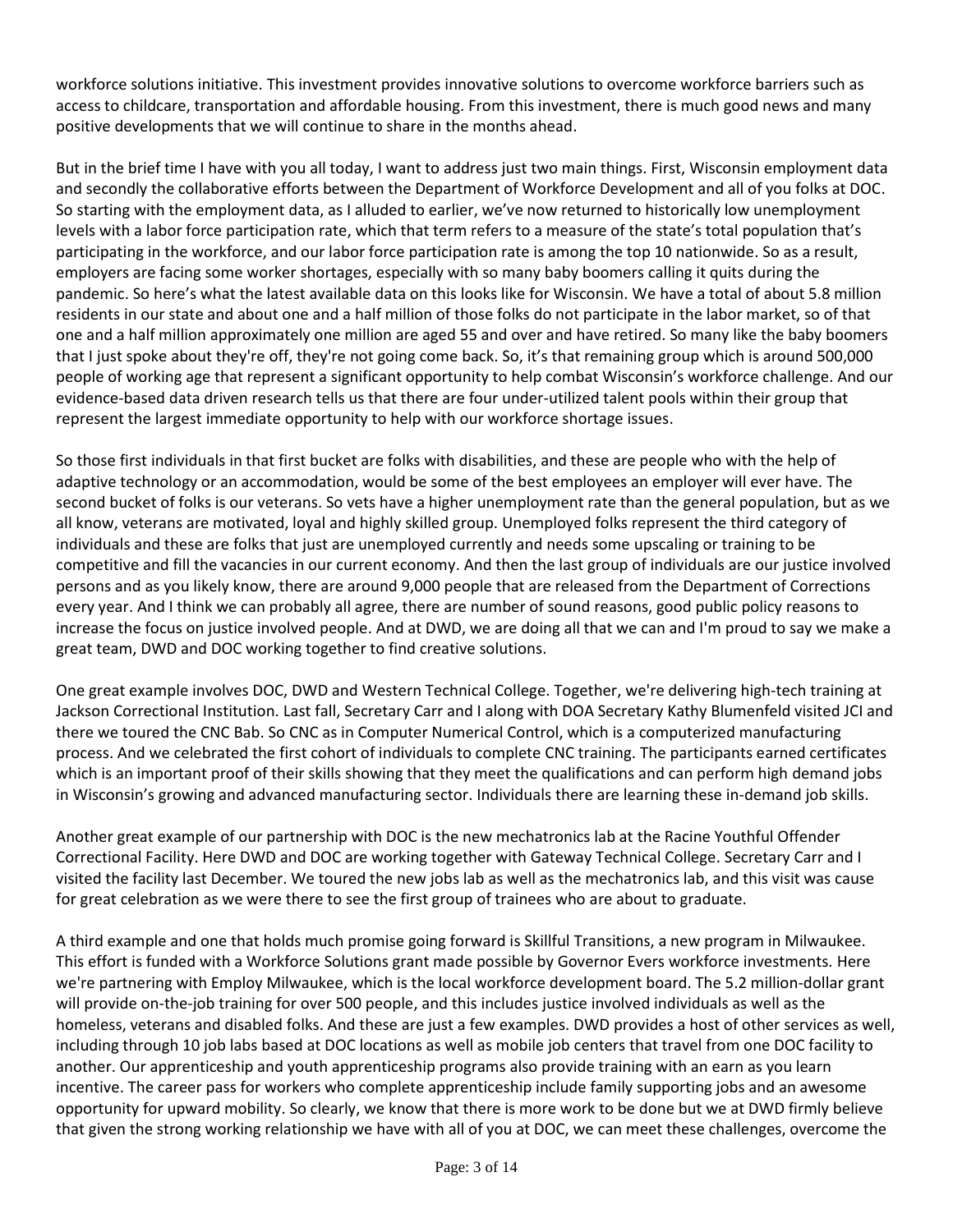barriers and celebrate each and every win together. Thank you again for having me today.

**Zack Osell:** Okay, a big thank you to Governor Evers and Secretary-Designee Pechacek for those messages. We will now hear from our panel members within the Division of Adult Institutions, starting with administrator Sarah Cooper. Sarah, I'll let you take over from here.

**Sarah Cooper:** Great. Thank you, Zack. Good afternoon, everyone. It's a pleasure to be here with you all this afternoon to talk about this important topic of work release for the persons in our care within our division. My name is Sarah Cooper and I am the administrator for the Division of Adult Institutions. Today I'd like to provide you with a high-level overview of the importance of work release for the persons in our care as well as for the community. As Secretary Carr had mentioned in his opening remarks, work release provides the persons in our care with the opportunities to, save money, right, for their eventual release into the community, to develop their job skills which includes some of the soft skills such as teamwork and professional communication and being a dependable employee, and it also allows them to further their job experiences and help round out their resumes so that when they release, they have more employability skills.

Work release gives the men and women in our care the opportunity to feel like they belong to something, to feel like they're part of a positive contribution to the community, to feel like they belong in the workplace and to demonstrate to their friends and family that they are committed to living in a life in a prosocial and responsible way upon their release. Perhaps most importantly for those persons in our care who have children, work release gives them the opportunity to set a really great example for those children and to say you know even if things don't always go as planned in life, you can still pick yourself up and get back on the right path in life and do good things. All of these are positive experiences that many of the men and women in our care didn't have before they were incarcerated, and work release builds their confidence and deepens their resolve to continue on this path when they return to the community. So I would be remiss if I did not reiterate what Secretary Carr and Governor Evers have already spoken about as it relates to the fact that work release really is a significant part of keeping our community safe. Employers such as many of the people who are on this call today who are willing to partner with the Wisconsin Department of Corrections provide an immense service to the society as a whole. By hiring persons in our care, you're giving them the opportunity to prepare for release and to be successful upon release, all of which helps keep Wisconsin safe. This all underscores the value of our partnership with the employers who hire incarcerated individuals for work release. So with that, I'd like to turn it over to Lisa Reible, our Director of Office of Program Services, who can share more information with everybody about efforts within DAI to help prepare persons in our care for gainful employment. Thank you.

**Lisa Reible:** Thank you, Administrator Cooper and good afternoon everyone. Today I'm going to take a few moments to highlight our programs that we offer in DAI that either indirectly or directly support success in employment. Upon intake to DAI, all persons in our care are classified and assigned program needs. The programs that are assigned as primary programs are anger management, cognitive behavioral programming, domestic violence, sex offender treatment, substance use disorder treatment, adult basic education employment and career technical education programming. These needs are assigned based off of results of the criminogenic needs assessment which demonstrates which areas individuals have a high need to address. While many of these programs are not directly tied to employment, they can aid individuals in succeeding and maintaining employment by addressing areas that have caused them problems in the past.

There are a few programs directly tied to employment that I want to mention today. The first is our cognitive behavioral interventions for employment program. This is an evidence-based program that is facilitated in a group format. It uses a cognitive behavioral approach to teach strategies to manage high-risk situations to obtaining and maintaining employment. It includes skill building and role-playing scenarios to encourage coping skills. We offer it currently at 21 sites either as a stand-alone group or as a component of our substance use disorder programs. For those who may not have a need for employment programming, we also have an employment pre-release module available at all of our libraries or re-entry resource rooms, which can be accessed by anyone. We also offer several career technical education programs at institutions or centers throughout the state. Some of the programs that are offered include baking, building maintenance and construction, barbering and cosmetology, cabinetry, masonry, auto maintenance, computer-assisted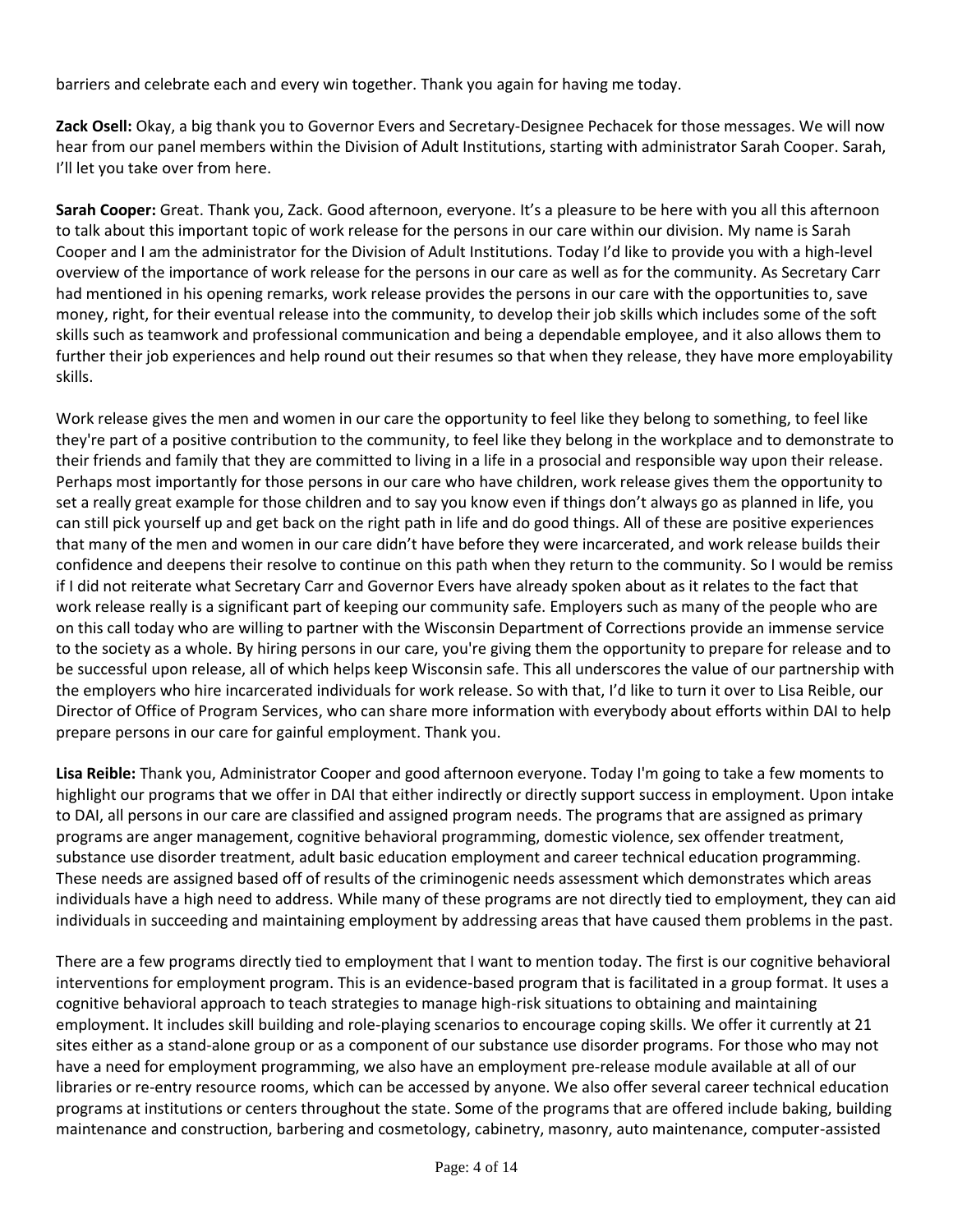drafting, customer service, food service and culinary arts, machine tool operations, welding and industrial maintenance mechanics just to name a few.

Over the last several years, we have also been working to offer associate degree programs through Second Chance Pell. Second Chance Pell is a federal grant program that allows higher education institutions to offer post-secondary education to incarcerated individuals. Currently, MATC provides opportunities to students to obtain an associates degree in liberal arts or science, and Madison College provides a small business entrepreneur technical diploma to students. While these are the two colleges that we partner with right now, we anticipate expansion in both programs through Second Chance Pell over the next several years, as well as expanding to other colleges.

We also offer several apprenticeship opportunities throughout the system with thirty-two registered apprenticeships approved by the Department of Workforce Development. We've been working to leverage our career technical education programs to develop registered apprenticeship and pre-apprenticeship programs. We currently have apprenticeships in areas such as restaurant cook, baker, carpenter, facilities repair worker, and welding. Individuals who participate in apprenticeships are provided education and on-the-job training.

Finally, I want to mention one more employment related program that we're really excited about and expecting to implement in the next few months. In partnership with UW Extension, we are going to be implementing an entrepreneur and training program. This program uses the evidence-based curriculum provided by Defy Adventures. program participants will learn skills and employment readiness and entrepreneurship training. We plan to offer this program at four facilities starting with Racine Youthful Offender Correctional Facility and the Robert Ellsworth Correctional Center. Lastly while I mention these employment related programs, I do want to note that there are additional programs offered at the institutions and centers that are provided by volunteers or contractors. One example of this is the Suits for Success Program at MSDF, which provides individuals with professional clothing for job interviews. We have several other examples of initiatives or programs that, that assist with employment at other sites as well. There are other initiatives related to employment such as Windows to Work and work release, and for an overview of those programs, I'm now going to turn it over to my colleagues, Superintendent Ustruck Wetzel and Superintendent Silao-Johnson. Thank you.

**Julie Ustruck Wetzel:** Good afternoon. I am Julie Ustruck Wetzel, Superintendent of the Milwaukee Women's Correctional Center. With me is Maria Silao-Johnson, Superintendent of the Winnebago Correctional Center. We are excited to share with you the work release program today. Work release in the Department of Corrections began in 1965 and since then, thousands of incarcerated individuals in the care of DOC have been employed in communities throughout the State of Wisconsin.

Work release serves to assist incarcerated individuals with successful re-entry into the community. It helps them acquire or improve job skills, develop positive work ethic and prepare for self sufficiency. Work release can provide individuals with a work history and personal references, where maybe this has been lacking in the past. Persons in our care are earning a wage which allows them to pay court-ordered financial obligations like child support, restitution and court fees and provides individuals a better opportunity to support their families and make amends for their past. Earned wages also allow persons in our care to open a savings account, which is money accessible to them upon release. Next slide please.

Work release is operated out of the minimum security facilities located throughout the State of Wisconsin. There are currently 12 male facilities and 2 female facilities which operate work release. Keeping in mind, not everyone placed at a minimum facility is eligible for work release. Next slide please.

When an individual is first placed at a minimum security facility, the facility conducts a risk management review and develops a plan for the individual. The person in our care must be classified as community custody, which means they may be in the community without direct staff supervision. One area the review considers is program needs. If a person in our care has unmet treatment needs, treatment needs will be addressed first. Based on the timing of the program,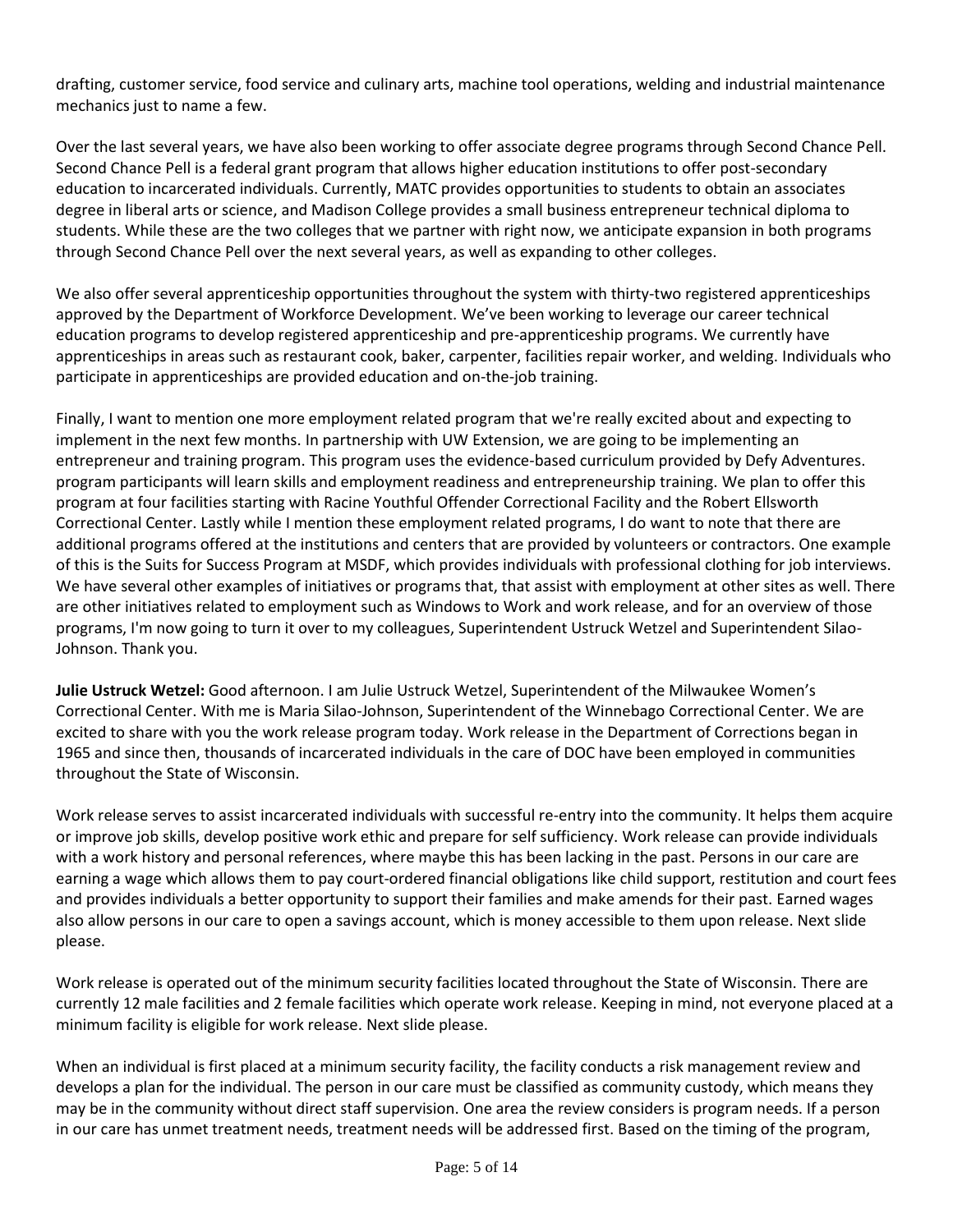persons in our care may be granted work release temporarily with the understanding that when programming becomes available, treatment will be the priority. So for instance, in the women's system, those centers operate work release and treatment programming. It is not uncommon for an individual to work for months in the community and then with several months prior to release, participate in a treatment program. The facility also assesses the person in our care's adjustment to incarceration. Facilities expect potential work release employees to follow established DOC rules such as not engaging in disruptive or disrespectful behavior. Persons in our care are also expected to work a center job prior to work release. This gives the person in our care an opportunity to practice and demonstrate basic employment skills such as coming to work when scheduled, being on time, staying until the end of shifts, accepting supervisor feedback and working well with coworkers.

The Department of Corrections has established many partnerships with a wide variety of community employers over the years. Persons in our care working in all types of jobs from manufacturing, welding, CNC, food service, barber shops and salons and putting into practice skills they learned while incarcerated. Work-release employers work directly with the facility work release coordinator. When establishing a relationship with a new employer, the work release coordinator conducts a site assessment. This includes a site visit. The community site assessment takes into consideration the number of positions available for persons in the care of DOC, the location of the job site to the facility and availability of work hours. DOC facilities provide transportation for the workers, so looking at these factors allow facilities to better balance their resources. Additionally, a work release coordinator considers the safety of the community by looking at things such as individual's potential access to vulnerable populations, access to phones and the Internet and access to alcohol and drugs.

Facilities consider the hourly rate of pay when entering into new partnerships. If an individual is releasing to a community near the work site, there is a good possibility the person in our care may maintain the job upon release. This is a decision between the employer and the employee. Whether or not the individual intends on keeping the job, the goal is that the employer receives the living wage to support themselves and their families both while incarcerated and especially upon release. It is important for the employer and the DOC facility work release coordinator to maintain open communication. The employer and work release coordinator have regular contact regarding hiring, work schedules, work performance. Although it is expected the employer offer the same benefits and expectations as civilian workers, there are additional expectations when employing a person in the care of DOC.

For instance, DOC staff will randomly check on the individual while at work. Unlike civilian employees, it is expected that relationships between persons in our care and coworkers remain professional at all times and that persons in the care of DOC not exchange any type of money or item with coworkers. Next slide please.

As administrator Cooper mentioned, there are many advantages for both the employer and persons in our care to enter into the work release partnership. Interested employers may directly reach out to the DOC centers in their area. To obtain contact information for the facility, I would encourage employers to visit the DOC website or E-mail the general DOC mailbox for assistance. Thank you for your time and for your attention. I will turn this over to Zack.

**Zack Osell:** Thanks, Julie. Thank you to all our DAI panelists. Next, we have the privilege of hearing from Katie Berry, who is a Human Resources and Production Manager for Staffing Synergies. She'll be talking about some of her experiences partnering with the DOC through work release. Katie, you can go ahead whenever you're ready.

**Katie Berry:** Good afternoon, everyone. Thanks, Zack. So I've had the privilege to work with the working program for 18 plus years now, had many-many individuals come through my facility. I have had a lot of great success and also some downfalls.

One thing I can say is that the process, how it works is I go down in an interview and I can either accept or decline individuals on how I feel that they will fit in our facility here. We do entry level packaging work here, so I have about 150 employees per shift that manage, just from people on the streets, um, for entry level packaging starting out at 15 dollars an hour. I also offer other positions to the DOC individuals. They can be line leads, not line leads, I'm sorry, forklift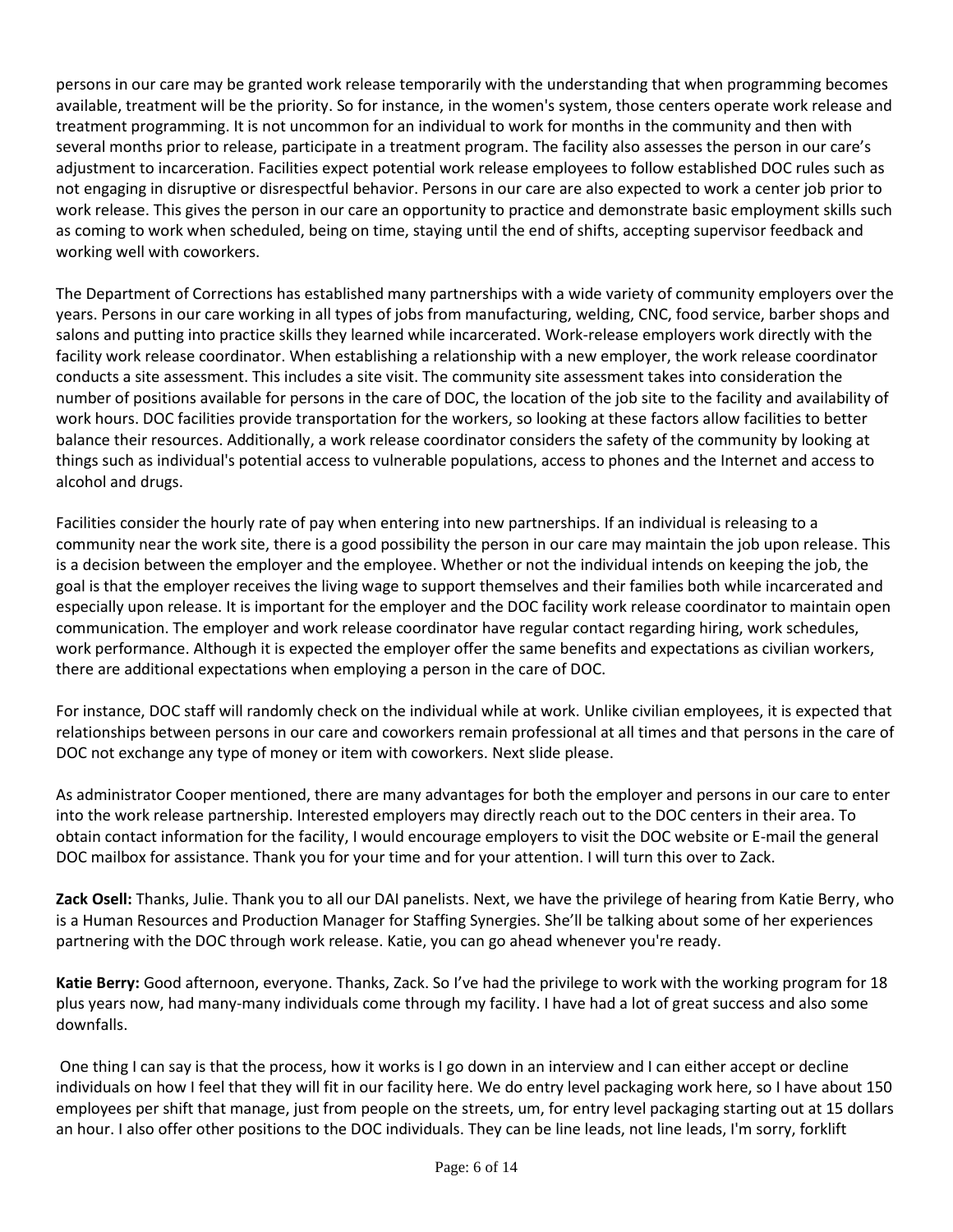drivers and machine operator so they can build their skills out here. They can come in here, I have seen gentleman that have been incarcerated for many, many, many years, and just working with them and treating them like an individual and the biggest thing I say to them is you have to give respect to get respect and we treat you just the same as everyone else, but you do have your rules you need to follow. All of my individuals when they are employed here, they do get told the rules so they know what their expectation is. When it comes to the individuals that we're working with. But they also have opportunity to be hired on. I've had many gentlemen come back to me, after being released. How it usually works is once they're released, we talk about it. If they reside locally here, they can return as soon as they get home and settled. But then a lot of them say you know Katie I don't want to go back to the life that I was in and you've treated me like an individual here and I'd really like to come up here and work. I said I have a position here if you get permission to come up here. The Work Release Program has been a huge asset to us here, because it feels, we obviously as everywhere is, are having staffing struggles. When the program was closed for I think it was 15-plus months due to COVID, we definitely felt the repercussions from that, because we utilize these individuals to train them up to drive forklift, to do our machine operation, where we get a lot of entry-level workers here, but those, these gentlemen do feel that void here. So those 15 months was a very, I think it was about 15 months, was a very long time to not have it, and that's when we realized what an asset the program is to us.

For employers looking at possibly using it, it's on how you manage the program. I have a great working relationship with the sergeants and captains down at the center. We work hand-in-hand, we, because we've worked together so long we know how, one knows how the other thinks. So it's all in how you build your program and you manage your program. But it does need to be managed closely because things can happen, kind of fortunate that I've never had anything major happen, just minor things, but we have to stay ahead of it and stay ahead of the game I guess is we would say. But it's all in our, the relationships between the work camp and the employer and how again, how manage your employees within the facility. But I think that's pretty much all I have in regard to the program. But if anyone has any questions, please feel free to ask.

**Zack Osell:** Yes, thanks Katie. And again, you can ask those questions through our Q&A icon which is typically found in the bottom of your screen. Okay, so next we'll be hearing from Becky Heth who is the Employment Program Manager within DOC's Reentry Unit. Becky, I'll let you take over.

**Becky Heth**: All right. Good afternoon. Thank you, Zack. As Zack said I'm Becky Heth, I'm the Employment Program Manager in the Reentry Unit here with the DOC. I'll be touching on a few our employment training initiatives that are currently occurring in our DAI facilities. Many of them have been mentioned previously. so I'll just expand on some of those. Next slide, Zack.

One of the first topics that we'll discuss are DOC mobile training labs. In an effort to expand training at our medium security facilities, we procured mobile training labs, which are 53-foot long trailers, similar to the one in the picture. Those are mobile classrooms that are placed inside the perimeter fence at those prisons. They provide additional capacity to train individuals in high demand fields, which will aid them in securing employment upon release. We contract with our local technical colleges for onsite instruction in those programs and the picture of this mobile trailer is the computer numerical control, CNC. It's the mobile lab that was procured last year and delivered to Jackson Correctional Institution. From 2015 to 2019, the RCI CNC mobile lab was the only operational lab. And so from 2019 to today, we've procured another four labs and those are listed on those bullets. Next slide.

Another way that we've expanded our career in technical education trainings is for about the five past years, we've expanded our CTE programs to offer these short-term training academies to better prepare the persons in our care in high demand fields. We also contract with the local Wisconsin Technical College partners to offer these training academies, and these occur through the work or through the study release process and accumulate in the individual earning a technical diploma or certificate program, certificate within the span of about two to four months. So I've listed the facilities or the correctional centers and the programs that are delivered there in partnership with the local technical college. So the, the first group listed is the Wisconsin Correctional Center System, so that is a male correctional center system, and then at Robert E. Ellsworth we partner with Gateway to offer the CNC training program for the women. As I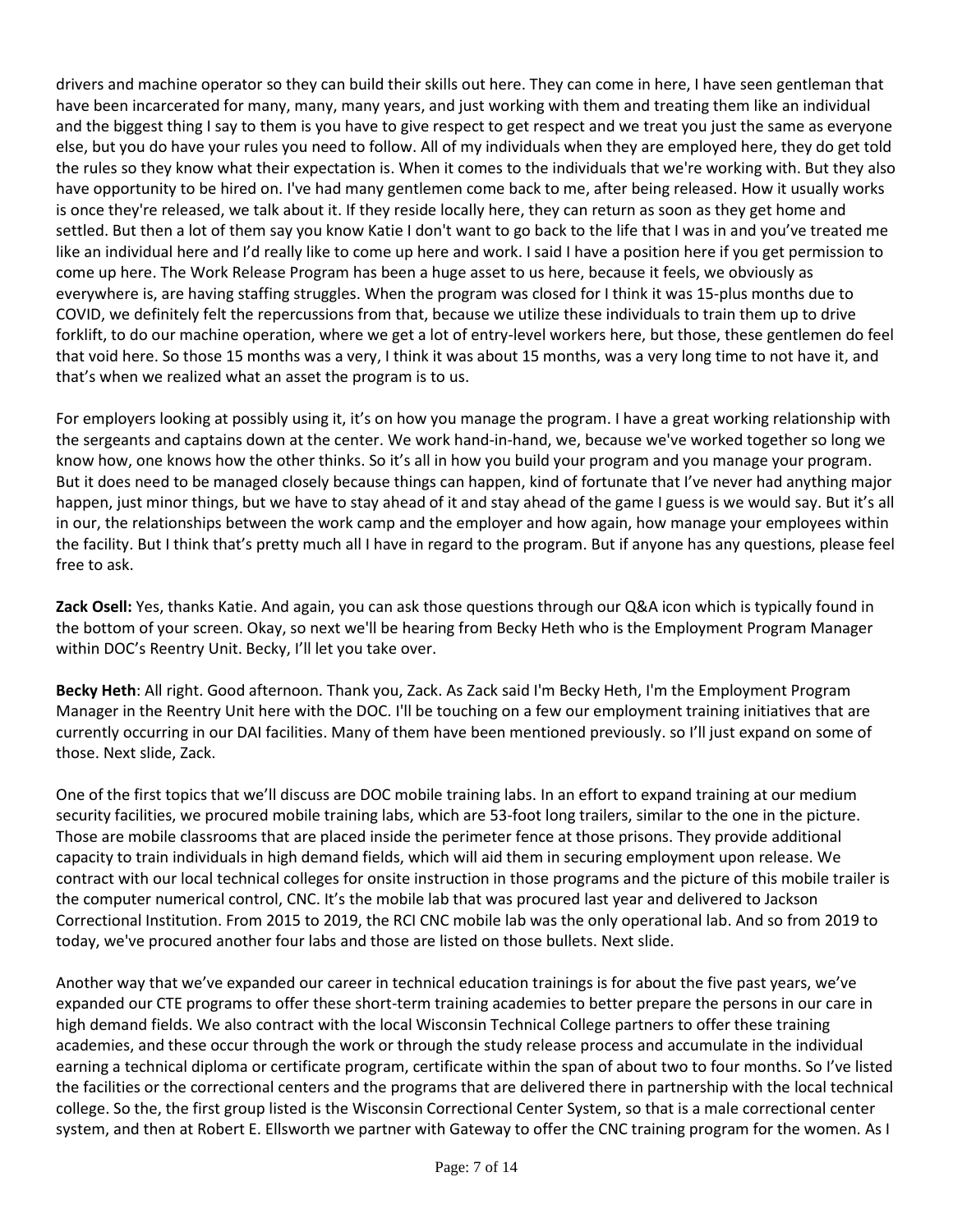mentioned, we partner with the tech colleges and we determine market, we use labor market trends in determining the field of study for those individuals, and each training, we try to keep it short, approximately two to four months for that individual to earn their technical diploma or their certificate.

One of our latest initiatives is the expansion of our institution based job centers. It's well established that justice involved populations face a host of barriers when attempting to obtain employment, particularly after release from incarceration. Further, it is clear that individuals with barriers to employment benefit from coordinated strategies across agencies and systems. DOC has placed an emphasis on integrating correctional and workforce strategies for individuals releasing from incarceration through the expansion of the career and technical education opportunities, as well as the development of Correctional Workforce Development partnership. The Wisconsin Department of Corrections, in collaboration with the Department of Workforce Development, created the first institution based job center in 2018 and that was opened at Oakhill Correctional Institution. Since then, the DOC and DWD have worked together to successfully open a total of 10 institution based job centers and one mobile job center. Within these job centers, individuals or persons in our care are able to create unique Job Center of Wisconsin accounts, develop resumes, search and apply for jobs, improve their keyboarding skills and also receive access to services if they are a veteran, if they've participated in a registered apprenticeship and individuals with disabilities. The persons in our care are then able to transition seamlessly to receiving those services at their community-based job centers upon their release. Here's the map showing the 10 institution based job centers and the one mobile job center that we have throughout the state.

The last program I will touch on is the Windows to Work Program. Windows to Work, um, the mission statement is to promote self-sufficiency for individuals returning to the community through the development of constructive skills and modification of thought processes related to criminal behavior. The goals of the Windows to Work Program are to reduce recidivism for participants after their release from incarceration, to increase their employment placement opportunities, increase the length of employment retention and increase wages of participants. Windows to Work is a pre-release, or excuse me, a pre- and post-release program designed to address criminogenic needs that can lead to recidivism. There is a focus on targeting specific criminogenic needs of employment, education, antisocial cognition, antisocial personality and antisocial companions through a five-component curriculum outlined in the pre-release phase.

Wisconsin DOC contracts with each of Wisconsin's 11 Workforce Development Boards to provide or subcontract to provide a Windows to Work Program at selected state correctional institutions or county jail facilities in each workforce development area. There are two parts of the program. The curriculum portion, conducted in the pre-released phase of the program, and then the ongoing community case management, in the post-release phase. Instruction begins in the institutions approximately 3-to-12 months prior to a participant's release and continues in the community for approximately 12 months following the participant's release. Instruction for county jail sites can start within 30 days prior to release. Following a person's release from incarceration, the coach can collaborate with the Division of Community Corrections agent to assist participants with job searching and job retention activities. Also, during the postrelease phase, participants may receive additional assistance in accessing available community resources to address their needs of food, shelter, clothing, transportation and other services depending on the board area's funding.

The next slide shows the list of DAI facilities that now offer and deliver the Windows to Work Program. It is now in every minimum, medium and maximum security facility with the exception of Dodge Correctional Institution, which is the intake facility. In FY20 a pilot program was started at Green Bay Correctional Institution, a maximum security facility. Although the pilot was placed on hold shortly after it started due to COVID, it was re-initiated in 2021 in July. In 2022, we've expanded to additional maximum security prisons, one of those being Columbia Correctional Institution and the other one, Waupun Correctional Institution and then lastly, just earlier this month, programming started at the Wisconsin Secure Program Facility.

And then we have the list of the county jail sites where the Windows to Work Program is also delivered. So, I just wanted to thank you all for letting me share today some of the DOCs employment readiness efforts, which ultimately support the department's mission to provide persons in our care opportunities for positive change and success. I would really like to introduce our next speaker, Shauna Howick. Shauna is a 2018 CTE completer of the Robert E. Ellsworth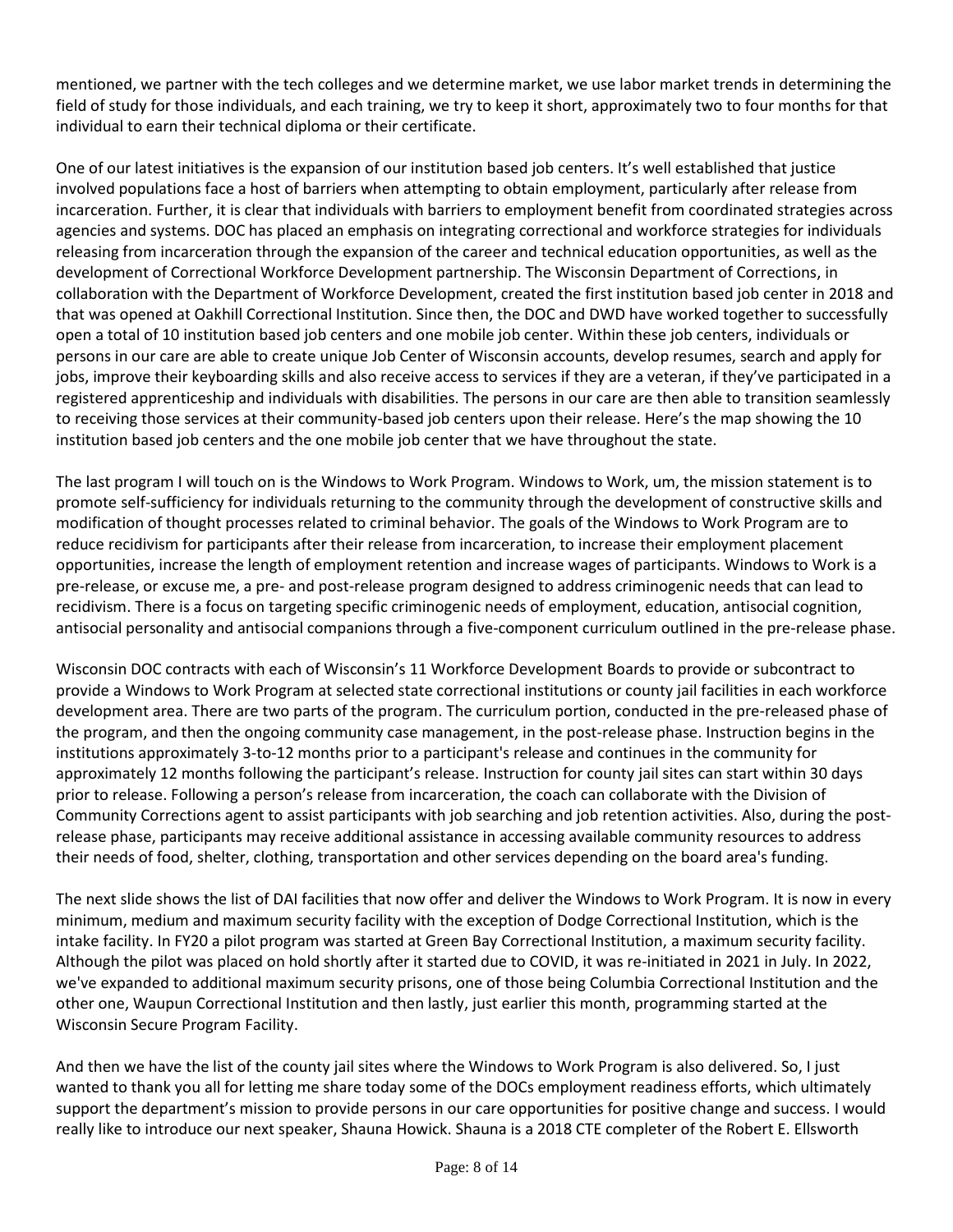Correctional Center CNC Operator Certification Training Program that we partner with Gateway Technical College on. She is also a former work release participant. After her release from Robert E. Ellsworth in February of 2021, Shauna maintained her employment for a total of four years in the position she obtained while on work release. After, after release, she continued her education with Gateway and completed her machine maintenance technician degree. She also became the first female employee at Cyborg Engineering to ever earn an apprenticeship for machine repair. I am really excited and grateful to Shauna for sharing her story with us today. With that said, Shauna, I'll turn it over to you.

**Shauna Howick:** Hi, thank you so much for having me today. It means a lot to me to be able to share my story and my experience of everything that I've been through, and my experience with work release and education upon being incarcerated.

So my story going back from the beginning prior to becoming incarcerated, um, I had a really bad addiction problem from a young age and really struggled overall in my life with employment, education and just staying sober. I struggled with a really bad heroin addiction for a long time. And anyone who knows anything about addiction understands that when your body and your mind starts to go into a spiral like that everything else seems to follow. So, education no longer seemed important work no longer seemed important, and I stopped developing the skills that I was going to need to be successful as an adult. So, made a lot of bad decisions, ended up incarcerated and did about five and a half years.

So when I was incarcerated, the first two years, you're, you're kind of just stuck. You're sitting there, you're getting used to how things go being incarcerated. You are kind of like on a wait list for like an AODA Program or like an education program or work release. So that's kind of where I was at. And I heard about the CNC class and I had no idea what it was about. But I decided you know why not, anything that could help me make my life different than how it had been going could only be a benefit. So I signed up not knowing at all even what CNC meant but thought I would give a fair shot and, at first there was such a big group of women that wanted to be a part of it that I was wait listed. And the second year that we had it, I was finally able to go and it changed my life completely.

At first leaving the center and going to Gateway Technical College, I was so nervous that I hadn't been in the community for about two and a half years at that point and had never continued my education outside of high school and it was just a really overwhelming feeling. And the staff members at Gateway were absolutely phenomenal. Neil Peterson, who was my instructor at Gateway, like still to this day is a mentor to me and I go in and I seek his classes. We stay in touch. I go to him about advice in this field of work. All the time he made everyone feel really comfortable and like really drove home to us that we were able to do anything that we put our mind to, even if it was something completely new that we were uncomfortable with, that we were going to get there. Gateway has an unbelievable program for CNC. They are not going to let anyone fail. As long as you show up and you want to learn a new trade or you just want to better your life, they're there to support you, 100 percent. They're not going let anything hold you back from getting good grades and being successful.

So I did do that program and I completed that program and then I was able to get a job through work release with Cyborg Engineering, and I was there for a number of years. My relationship with that company is also a huge moment that changed my life. These companies that you get a partnership with in work release have amazing employees that you never feel judged by them, they're always there to work with you or help, help you. They realize that you have things come up at the center or if you are not able to work because you know something came up there they work with you. The people there were huge mentors in my life as well, and a lot of them I still go to about things just like the Gateway instructors. They realized the women that came from work release that were incarcerated, we became their hardest workers. I was the first female inmate to ever work there, and I've always heard that we kind of set the bar really high. At that point in your life, you are still coming off of such a low, I'm trying to rebuild, that you just want to put forth all of your effort to create something better of your life, so we were willing to be there every day on time and work extra hours, and we were thirsty for knowledge and wanted to learn more because finally for once we had, had a skill that made us feel worthy of having a really good career and having the confidence that we knew that we could make a great career. It takes, um, it takes a lot of people to help rebuild an inmate, especially someone who has had trauma or done a long sentence. It's very hard to adjust back into the community and this program is what helped the most in my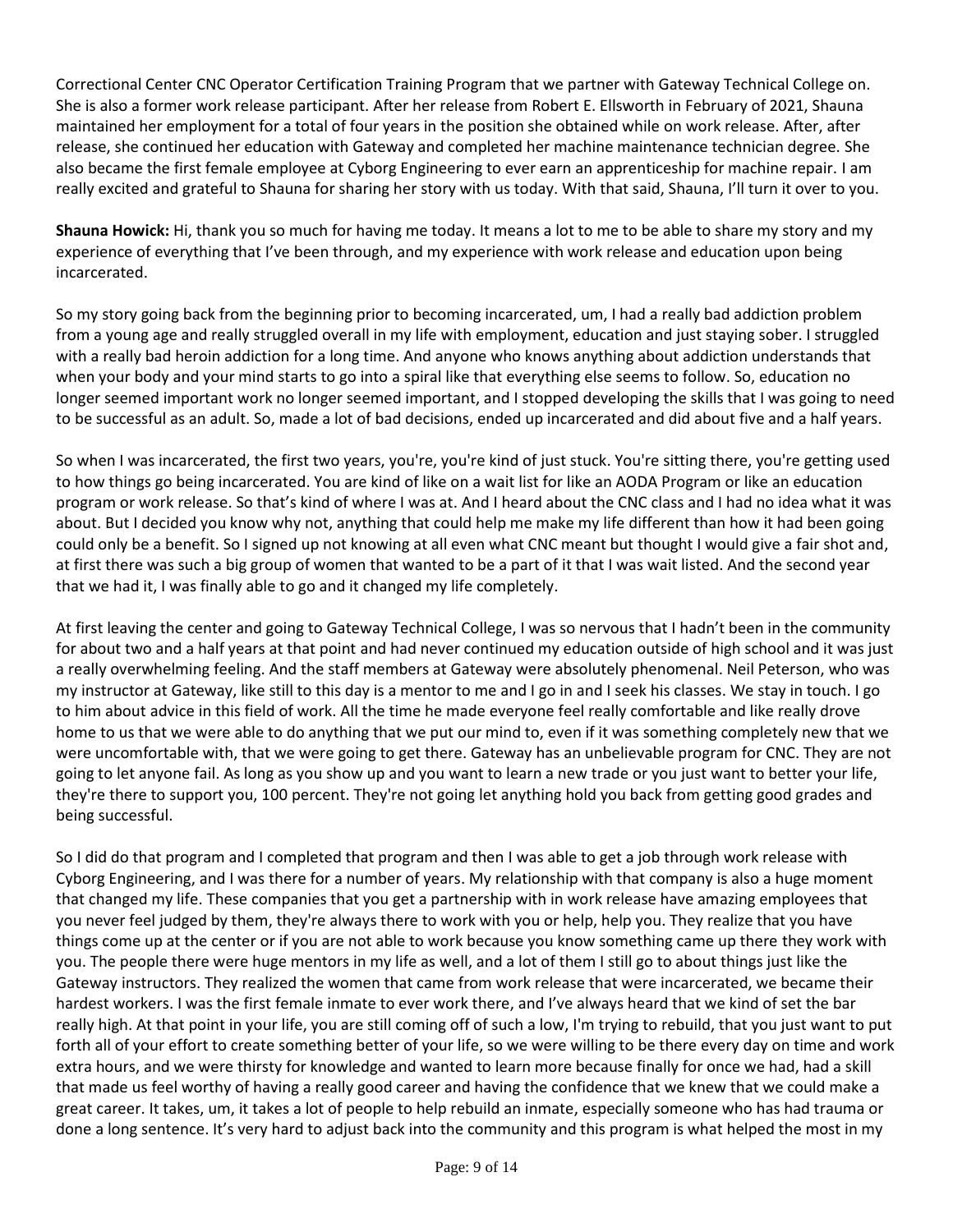life. These, these jobs understand that we're nervous about going there or we might not have we, we may not have worked a job in a really long time and they are very patient and kind. So those are the types of things that helped shape my life and because of that and because of the confidence and the positive reassurance that I got about how smart I could be and how hard of a worker I could be, it kept me just striving, it kept me more driven to want to keep doing more and more and more to better myself.

The biggest thing for me has been I had had a child before I was incarcerated, and thank God I have a really supportive family that stepped up and took care of him while I was gone and for the first time ever in my life, upon release, I could get custody of my child back and didn't have to worry about how I was going take care of him. And I don't just have a job anymore, I have a full-blown career. I've gone back to school a couple of times now and I'm still making something of myself in building, but I know at the end of the day that I am definitely going be okay and I feel confident in the type of employment that I have.

I ended up leaving Cyborg Engineering and moved on to a higher position at Intech, Bradshaw Medical which is where I am now, and they actually also have a partnership with REECC in the work release department, so it's kind of cool to continue to get to give back to this program and let people know my story. But at the end of the day, I don't think I would be here right now if it wasn't for that program. The confidence that it gave me and the support that I have gotten through connections with the work release program. I didn't know how to live life on my terms so it showed me that was on a positive road and it, it's had amazing results for me, so I couldn't be more grateful and I'm truly grateful that you guys all have a part in saving us, so thank you for letting me be a part of it.

**Zack Osell:** Yes, thank you so much for being with us today and sharing your experiences Shauna. We really can't thank you enough for taking the time out of your busy day to share such a powerful and inspirational story with us all so, thank you again. All right, we'll now move on to our next panelist today, Josey Lopez, who serves as the Corrections Services Supervisor within the Division of Community Corrections. Josey, I'll turn it over to you.

**Josey Lopez:** Thank you. Zack. And first of all, congratulations, Shauna, for all your accomplishments and success. I'm very thankful for you being here presenting on your success story.

Welcome and happy day to all. Like Zack said, I am Joselyn Lopez and I'm representing the Division of Community Corrections. I oversee the, the community services that we have, including CCEP. I'll be sharing with you services that are available for clients who are supervised in the community. The Division of Community Corrections, probation and parole agents meet with clients and identify their employment readiness needs during the intake phase of their supervision in the community. After they conduct the intake assessments, the agents speak with the clients to develop the case plans that guide actions that must be taken during the supervision period.

Since the agent is guiding the clients through the supervision process, they also educate the clients on opportunities that are available to them. One of these opportunities is the Certificates of Qualification for Employment, also known as CQE, and it follows the Acts 123. This certificate is granted by the Counsel on Offender Employment and it provides a client with relief from a collateral sanction that is a result of their criminal record. Even though the Department of Corrections has no participation in the actual granting consideration of the CQE, the agents do educate the clients about this opportunity and provide them with copies of the application process and guide them through the process.

For clients who have limited employment history or who need further assistance with secured employment, agents will refer clients to the DCC Regional Employment Coordinator for other community services that we have available to provide our support and partner with the department in the community. Next slide please.

DCC uses the Community Corrections Employment Program to address most of our work and education related needs. CCEP offer services throughout Wisconsin to assist clients in gaining the skills necessary. The coordinator works closely with the employers and other community agencies and they connect clients with employment opportunities and offer resources and preparation such as assistance with resumes, job search, applications, certifications, connections to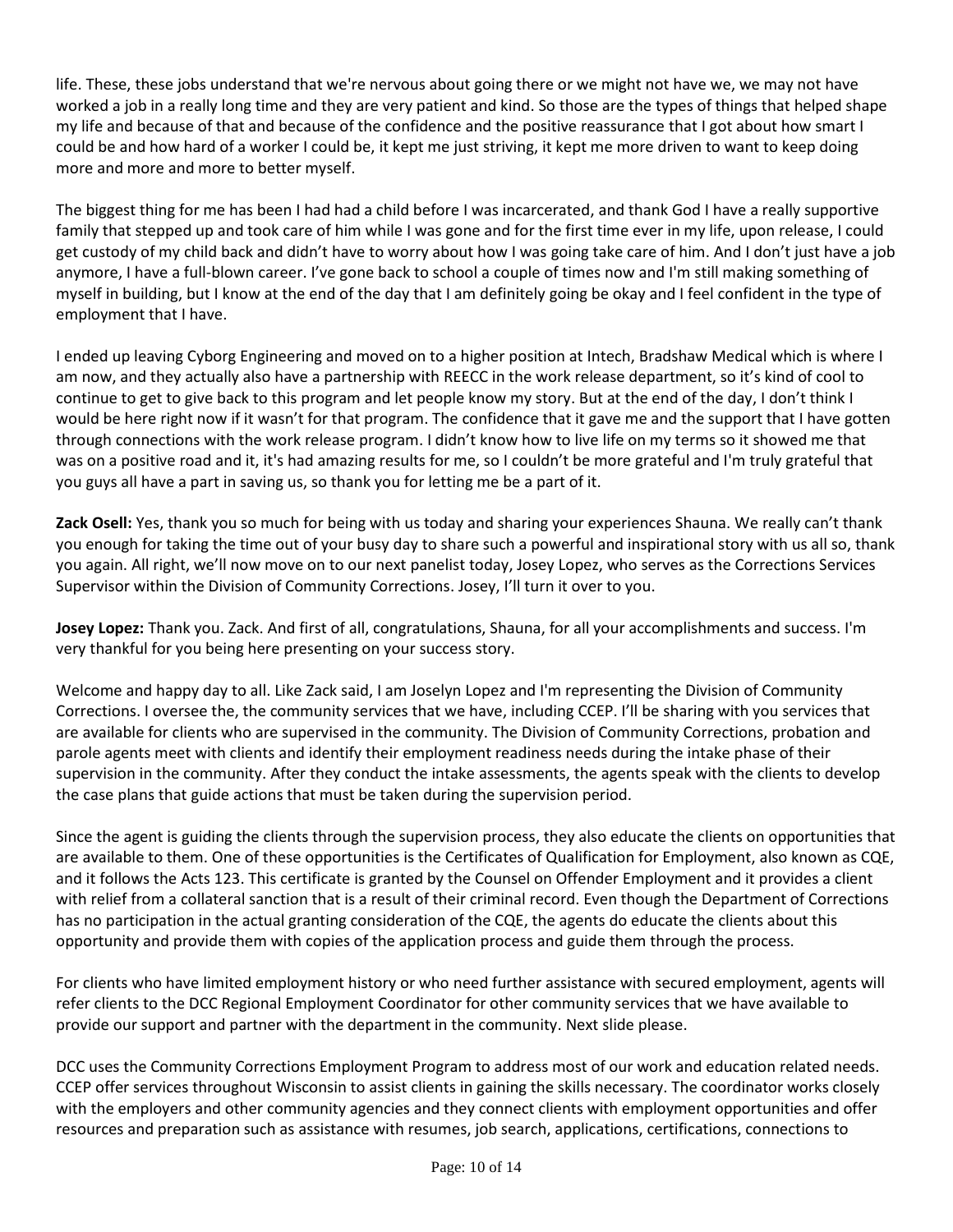trainings and connections for additional employment experience. For clients releasing from the institution, the coordinators connect with them prior to their release to initiate preparations and connections in the community. They also assess participants to ensure that they are provided the assistance needed based on their level of skill and work readiness.

There are three main focus areas once the clients are in the community. The first one is the work experience, and this is when the employment program coordinator secures an approved work site such as Goodwill Centers, where the clients are provided opportunity to gain work experience and DOC covers the wage for the clients. We recently worked on increasing the work experience wage to improve retention and increase interest in our population to participate in the service. The second area is a CCEP on-the-job training program. This one provides a contract agreement between the employer and CCEP. It states the employer agrees to hire the participant in the permanent position at the prevailing wage set by the employer for the position, and in exchange for this commitment, the coordinator, on behalf of DOC, agrees to reimburse the employer for part of the cost of the training. As a third option, we have the Training Opportunities for Placement Program also known as TOPP, and this one provides financial vouchers for individuals who are enrolled in a credited post-secondary education or certified vocational training programs. The vouchers can be used for tuition, fees, books, supplies and other required material. Next slide please.

This slide contains the contact information for all of our regional coordinators. We've included the counties of each region to ensure that you have better connection with our staff, since our regions are divided a little bit different. Next slide please.

As other panelists have shared, the department works closely with other agencies such as the Department of Workforce Development, and we have established contracts and agreements in place with Wisconsin Technical Colleges and other community agencies. DCC contracts with community based residential facilities that offer inpatient programs, where the primary focus is to address the clients' criminogenic needs with cognitive based programming for long-term impact, overall success and to lead clients to employability. After the clients have completed the targeted treatment needs, the staff in these facilities work with them and their agents to assist them with employment readiness during the final phase in the program. This way, they're prepared for discharge into the community and to help them sustain long-term employment. For any questions on our community employment related services, please contact the regional employment coordinator that was assigned to your county in the slide before. Thank you for your time.

**Zack Osell:** Okay, thank you Josey. I just want to mention that the slide show will be posted to our public website, so if you missed our CCEP contacts, you can always go back to review and get those contacts. But thank you again to Josey and for all those who shared with us today. We'll now transition to the next part of today's events, which is our live Q&A session. We've been reviewing the questions that you've submitted using the Q&A feature and we will now take some time to answer those questions. I'll issue one final reminder to submit any last-minute questions before the conclusion of today's town hall so that we can provide an answer in our written FAQ document at the very least.

Okay, so I think I am going to start with the question for Superintendent Silao-Johnson. The question asks, "what initiatives allow those that are in work release programs during incarceration to remain in that area where they will have a job with benefits on release?" This specific employer currently works at Winnebago Correctional Center and says that it's very rare for someone working through this program from their area, and that they are transferred and released back to the area where they got into trouble, and they ask, "wouldn't it make more sense for that person to release somewhere that they know they'll have a stable job?"

**Maria Silao-Johnson:** So, thank you for whoever submitted that question. We realistically, the way the process works now for the men that are in our care is that upon release, they are released back to their county of conviction. There have been cases where the men in our care that have been able to establish employment within the local community, even though it is not, you know, their county of conviction, they have been afforded the opportunity to request a change of county supervision and that is, you know, it's a decision that's usually, definitely made, not made at our level, but we do process their request. There are many, reasons, positive reasons for that to happen and of course having the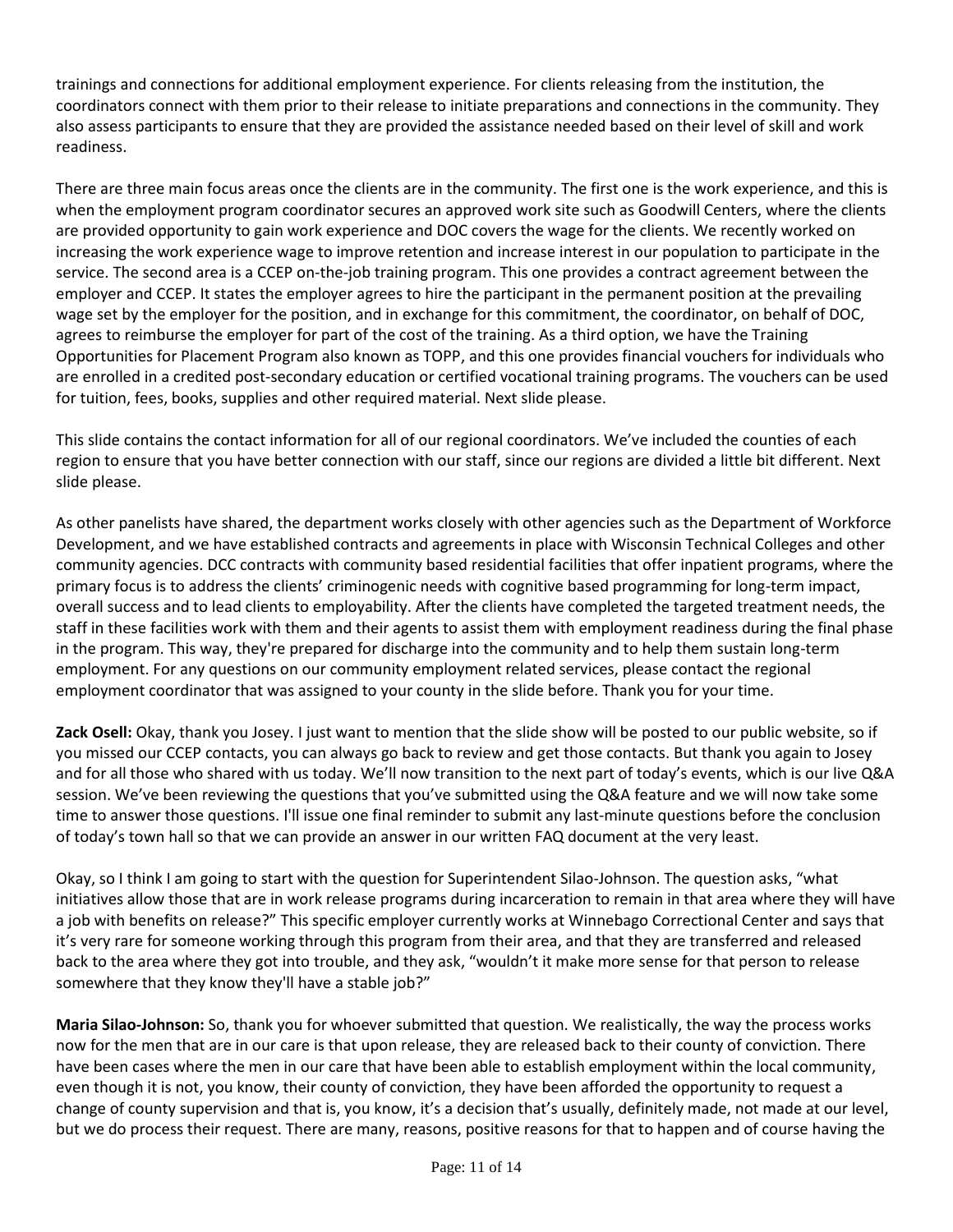person already employed is huge so is it possible? Yes, it is possible, and there is a process in place to make that happen.

**Zack Osell:** Okay, great. Thank you. Okay, this next question I will throw over to the Secretary and this question reads, "is the DOC concerned with the safety aspect of work, work release programs?" This person knows that work release provides a boost to employers, especially in a time of need but what steps do, do we take to ensure the community is remaining safe while those in our care enter our communities?

**Secretary Carr:** Well thanks, Zack. First and foremost, I want to say that the safety of the community, our staff and individuals in the care of the Department of Corrections continues to be my number 1 priority. As many of you know, I come from a law enforcement background and understand that safety should always come first. Now with that being said, there's a lot that we can do to help folks prepare for the transition back into the community after incarceration while continuing to balance public safety. As I mentioned in my opening remarks, most of the individuals who are currently incarcerated leave DOC in less than three years. These individuals will eventually return to our communities whether we provide them with the resources that they need to be successful or not. Knowing this, it's in all of our best interest to provide them with the tools they need to be successful when they do get released. And besides, it's just the right thing to do.

In terms of work release, our agency, our agency conducts a lengthy screening process to determine individuals who are eligible for community job assignments. This screening process includes looking at a person's criminal history, their conduct while in custody, their behavior and available resources. Further there's an observation period at the work release facility prior to that individual going off site for a job. With all of our programming opportunities, we work incredibly hard to ensure the right people are getting the right interventions at the right time. It's important to note that the persons in our care are not, are not the only persons we screen. The community job site is also vetted to ensure the safety of the persons in our care who are placed at that job site. Community job sites are visited by the work release staff at least once a week. An annual site assessment is completed to ensure that the working conditions and the surrounding area of the community where the employer is located are appropriate. The work release staff may also conduct random inspections of the community job sites to ensure that the Department of Corrections' expectations are being met. Thanks, Zack.

**Zack Osell:** Thanks, Secretary. Okay, I want to give Josey an opportunity to answer this next question. And the question asks, "does the Department of Corrections have team members who are dedicated to connecting job seekers to employment? And if so, are these individuals part of the area's integrated business services team in their respective workforce areas?"

**Josey Lopez:** Thank you, Zack. And thank you everybody for the question. As I mentioned, we do have regional employment coordinators. There are eight regions in the Division of Community Corrections and there is one per region. I believe, I think it was on number 26 on the slide show, that has the listing of the coordinators and I'll be happy to share those also with anybody with their respective E-mail addresses so they can be contacted.

**Zack Osell:** Okay, great. Thank you. This next question I think is a good fit for Becky, and this person asks, "I've heard about folks getting certifications in welding, CNC, etc., or apprenticeships while incarcerated. How do employers become connected to these folks?"

**Becky Heth:** Yeah, as I mentioned earlier Zack, it's really critical to begin the planning process with participants prior to their release from incarceration, so that we can get them connected with resources in the community, as well as employment opportunities. So, one way that we do that is through our DOC institution based job centers and our partnership with the Department of Workforce Development. So I would say that one way to ensure that an employer has their position listed on [jobcenterofwisconsin.com.](https://jobcenterofwisconsin.com/) That way, the users and the persons in our care within our DOC job centers are able to see the positions posted and they can apply any skills that they may have and search for positions that fits with what they were maybe just trained in such as the CNC or welding. And then as work release mentioned in some of the earlier slides, you can reach out of nearest facility to discuss the process of becoming a work release partner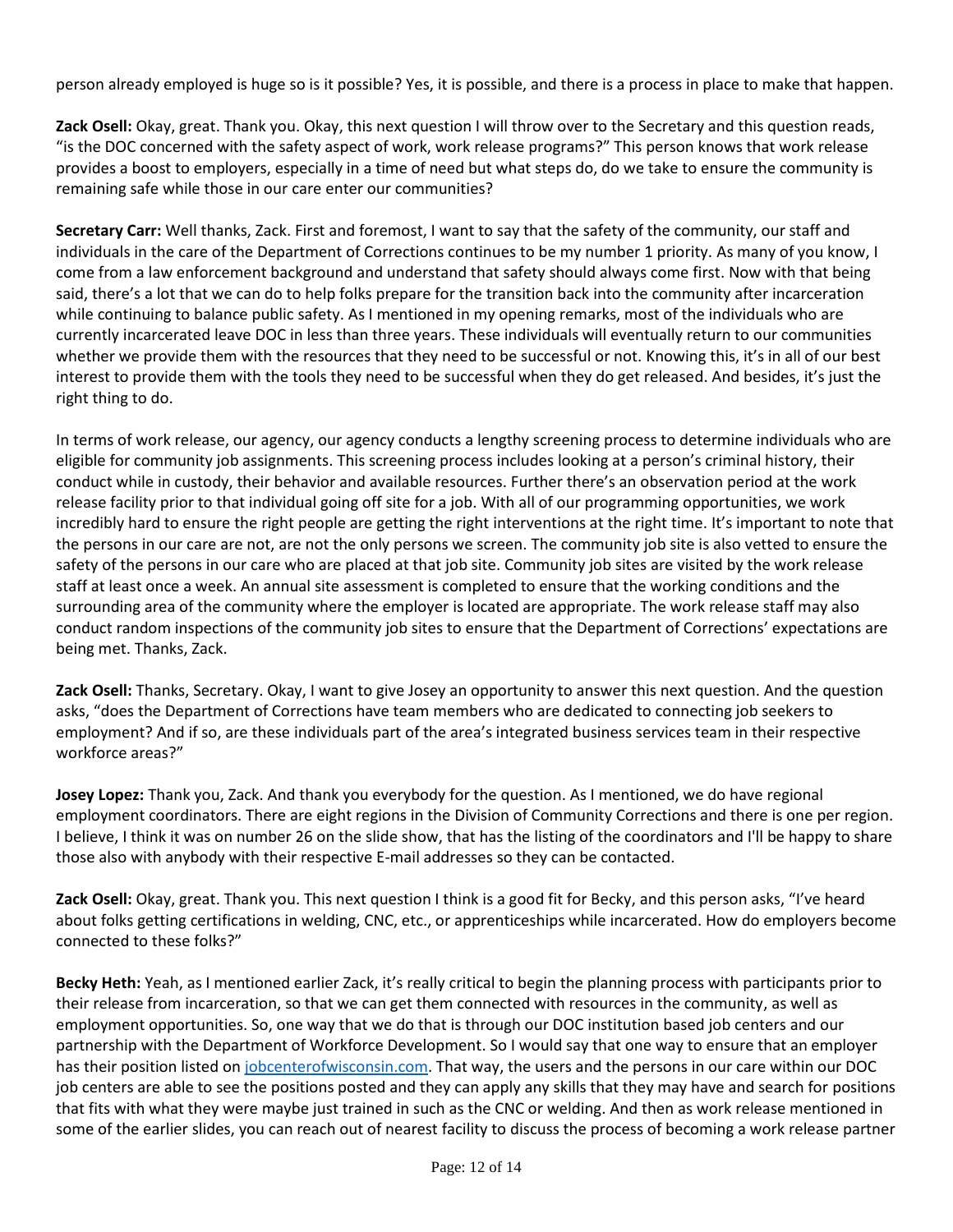and the contact information for each of those facilities again can be found on our public website by navigating to the home page and clicking under adult facilities. A work release coordinator is assigned to every work release center and can provide any additional answers to questions that you may have.

**Zack Osell:** Okay thanks, Becky. All right, this next question came in, I think it's a good fit for Lisa, and you may have touched on this already during your presentation, but the question asks, "what kind of work is being done internally to expand work or job opportunities for those in our care."

**Lisa Reible:** Yeah that's a good question, Zack. I will touch on something that we have kind of in the works right now that I, I did not talk about before, and, and that is we're currently planning an integrated education and training program, and that's going to be piloted at Racine Youthful Offender Correctional Facility and Racine Correctional Institution. And this program is going to be for students who need to earn their HSED. It's a little different from the rest of our HSED programs because students are also going to be earning a basic carpentry skills training certificate and preapprenticeship status, so to make them a little bit more workforce ready than, than our traditional HSED, GED Programs. So again, they'll complete their high school education, while also being taught job skills to participants. So, if that program produces good results, we kind of plan to expand that philosophy of integrated education and our adult basic education to other sites in the future.

**Zack Osell:** Okay thanks, Lisa. This next question I think I'm going to turn back to the Secretary for. The question asks, "what percentage of those in our care are working while incarcerated? Assuming that number is not one hundred percent, what could be done to raise this number?"

**Secretary Carr:** Thanks for that question, Zack. The percentages by facility and population vary, as not all persons in our care at minimum custody facilities maybe eligible for work release. There are a variety of reasons why this may be the case, such as folks not being in the appropriate security classification to work in the community or having pending programming needs that we need to fulfill before they can get the appropriate classification. For example, at Winnebago Correctional Center, there is a total of 214 persons in our care. Of those, 114 persons are working, 95 of those individuals are working with community employers and 19 individuals are working off grounds at state facilities where they wait for a work release placement. That means 52, 53.2 percent of the population at the site works. The percentages appear to be similar at other centers across state. Another one, for instance, is at Sanger B. Powers Correctional Center. For example, there are a total of 102 persons in our care of which 50% are employed through the work release program. A common challenge that we face is that we have a difficult time finding qualified and licensed drivers to transport workers to and from the facility to their community job sites. We rely on licensed persons in our care to fulfill this need and simply speaking, we just don't have enough drivers to fulfill the number of job opportunities that we have. We continue to work to find additional resources to assist to get more folks working and that is one of our highest priorities at our work release sites. Thanks.

**Zack Osell:** Thank you, Secretary. All right, it looks like we have time for one more question and I will turn to Superintendent Silao-Johnson for this last one. This question is from an employer. It says the work release program has helped our company in a big way during the workforce shortage. Once a person in our care is released, how would they go about making our work release employees, full-time employees.

**Maria Silao-Johnson:** I believe this is similar to the previous question that I responded to, and basically, we have a current process where when they are released from custody, they go back into the county that they were incarcerated from, and there is a process in place where if they chose to remain in the local area and work for the employer, they, certainly you know the option is out there and we don't discourage that because the full employment is the end result that we're looking for, so that is my answer to that.

**Zack Osell:** Alright, great. Thank you. So before we wrap up, I want to note that you can find information about upcoming town halls on DOC's town halls landing page on the public website. This page can be found at DOC.wi.gov\townhalls. We also ask that you watch your inbox for an E-mail with a link to our survey which will give you